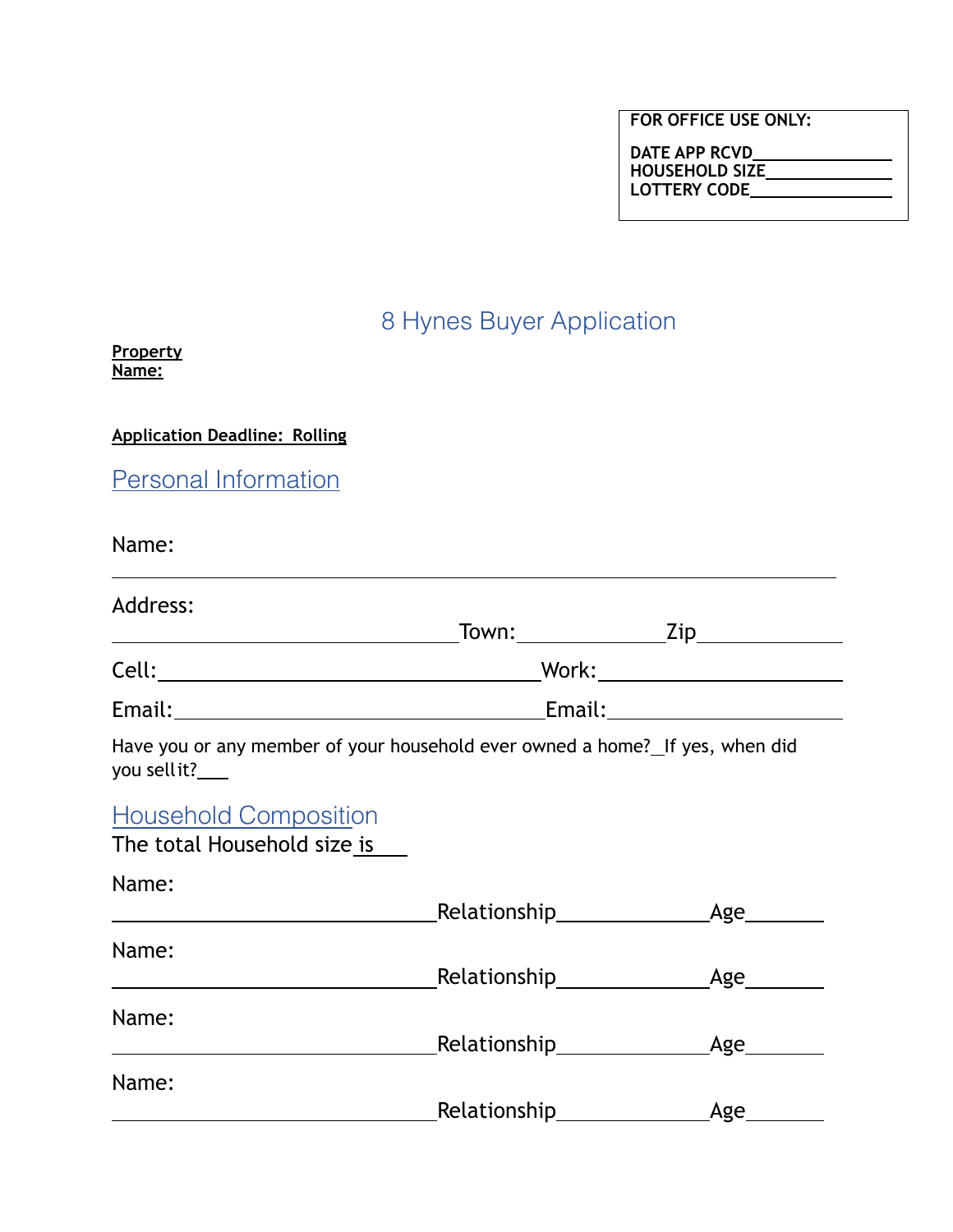| Name:                                                                                        |  |
|----------------------------------------------------------------------------------------------|--|
|                                                                                              |  |
| Name:                                                                                        |  |
|                                                                                              |  |
| <b>Employment Status:</b>                                                                    |  |
| (Include information for all working household members. Attach separate sheet, if necessary) |  |
|                                                                                              |  |
|                                                                                              |  |
| Town, State,                                                                                 |  |
|                                                                                              |  |
|                                                                                              |  |
|                                                                                              |  |
| Additional (bonuses, Commission, Overtime, etc.)                                             |  |
|                                                                                              |  |

## FINANCIAL WORKSHEET

Include all household income which includes gross (before tax) wages, retirementincome(if drawing on it for income), veteran's benefits, alimony/child support, unemployment compensation, social security, pension/disability income, SSI and any dividend income:

Borrower's Annual Base Income (Gross)

Other income – Source -

Co-Borrower's Annual Base Income (Gross)

Other income - Source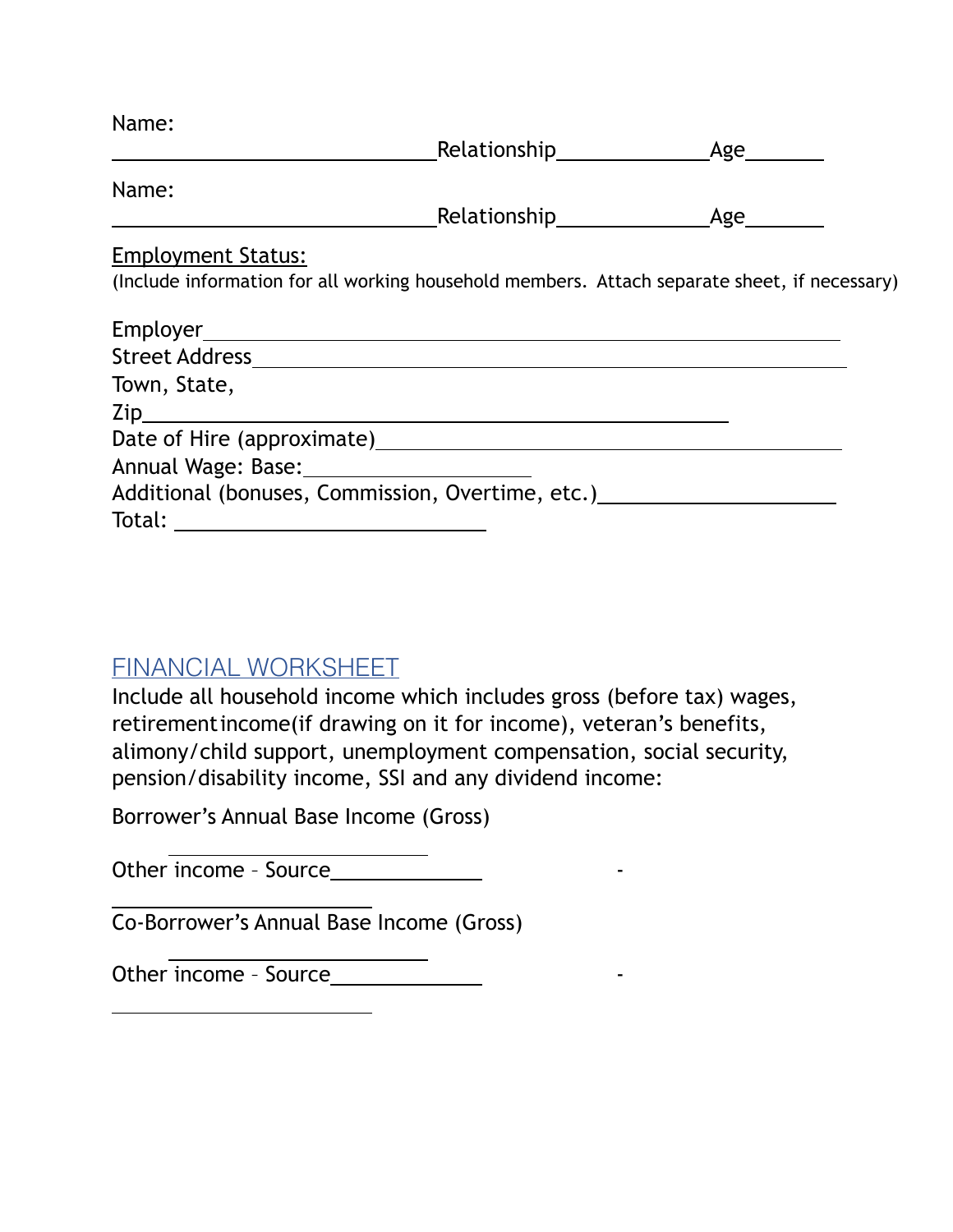## **TOTAL MONTHLY INCOME**

## HOUSEHOLD ASSETS

This is a partial list of required assets. A complete list will be provided should you have the opportunityto purchase. Complete all that apply with current account balances:

Checking (average balance for 3 months

Savings/CDs/Money Market Accounts

IRA/401K/and Keogh Accounts

Retirement or Pension Fund

Stocks, Bonds, Mutual Funds

Down Payment Gift

TOTAL ASSETS

## ABOUT YOUR FAMILY (OPTIONAL)

You are requested to fill out the following section in order to assist us in fulfilling affirmative action requirements. Please be advised you should fill this out based ONLY on family members that will beliving in the home. Please check the appropriate category:

Applicant Co-Applicant # Dependents

Black or African AmericanAsian Hispanic/Latino Native Hawaiian/Pacific Islander Native American/ Alaskan Native Other, Not White White